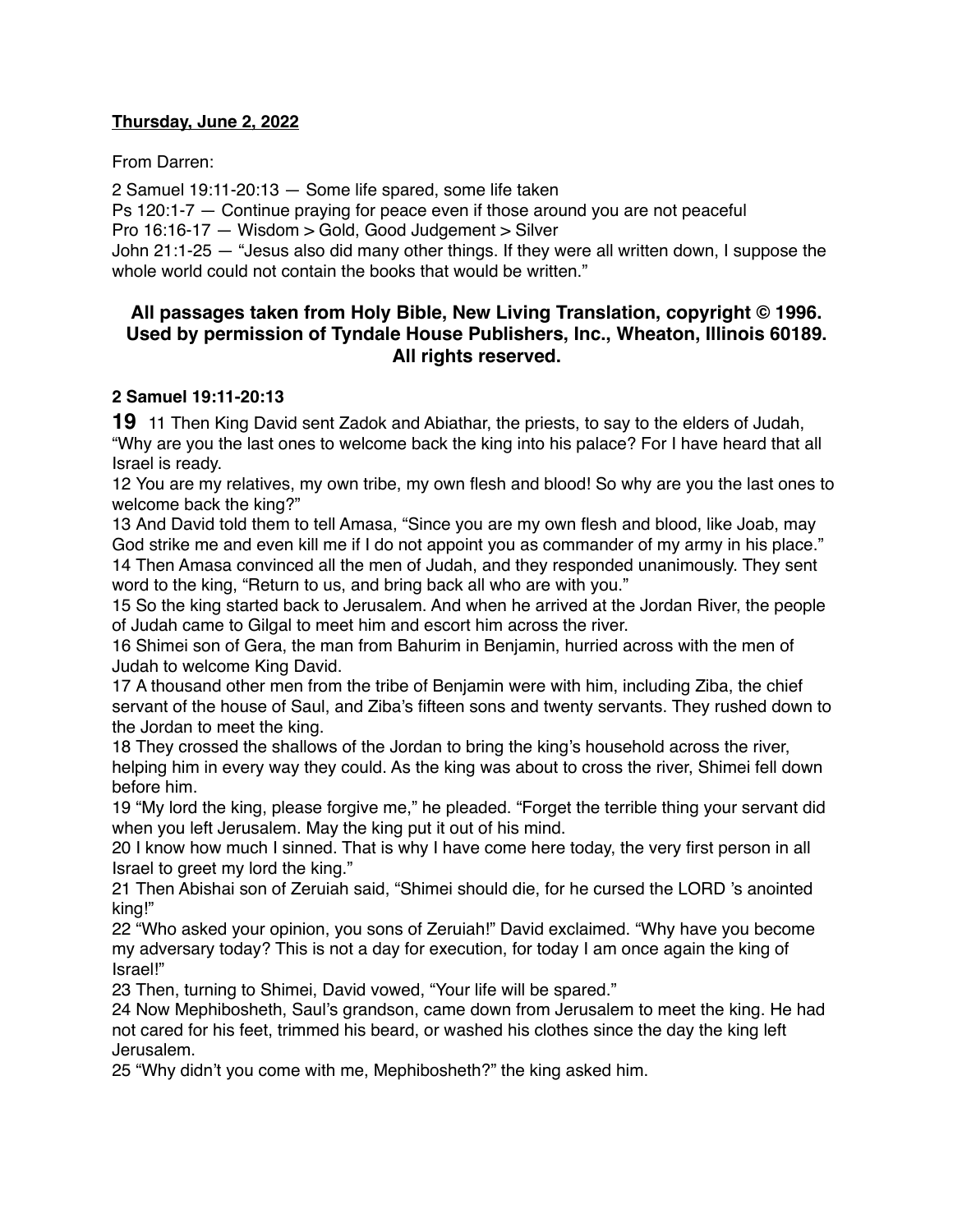26 Mephibosheth replied, "My lord the king, my servant Ziba deceived me. I told him, 'Saddle my donkey so I can go with the king.' For as you know I am crippled.

27 Ziba has slandered me by saying that I refused to come. But I know that my lord the king is like an angel of God, so do what you think is best.

28 All my relatives and I could expect only death from you, my lord, but instead you have honored me by allowing me to eat at your own table! What more can I ask?"

29 "You've said enough," David replied. "I've decided that you and Ziba will divide your land equally between you."

30 "Give him all of it," Mephibosheth said. "I am content just to have you safely back again, my lord the king!"

31 Barzillai of Gilead had come down from Rogelim to escort the king across the Jordan. 32 He was very old—eighty years of age—and very wealthy. He was the one who had provided food for the king during his stay in Mahanaim.

33 "Come across with me and live in Jerusalem," the king said to Barzillai. "I will take care of you there."

34 "No," he replied, "I am far too old to go with the king to Jerusalem.

35 I am eighty years old today, and I can no longer enjoy anything. Food and wine are no longer tasty, and I cannot hear the singers as they sing. I would only be a burden to my lord the king. 36 Just to go across the Jordan River with the king is all the honor I need!

37 Then let me return again to die in my own town, where my father and mother are buried. But here is your servant, my son Kimham. Let him go with my lord the king and receive whatever you want to give him."

38 "Good," the king agreed. "Kimham will go with me, and I will help him in any way you would like. And I will do for you anything you want."

39 So all the people crossed the Jordan with the king. After David had blessed Barzillai and kissed him, Barzillai returned to his own home.

40 The king then crossed over to Gilgal, taking Kimham with him. All the troops of Judah and half the troops of Israel escorted the king on his way.

41 But all the men of Israel complained to the king, "The men of Judah stole the king and didn't give us the honor of helping take you, your household, and all your men across the Jordan." 42 The men of Judah replied, "The king is one of our own kinsmen. Why should this make you angry? We haven't eaten any of the king's food or received any special favors!"

43 "But there are ten tribes in Israel," the others replied. "So we have ten times as much right to the king as you do. What right do you have to treat us with such contempt? Weren't we the first to speak of bringing him back to be our king again?" The argument continued back and forth, and the men of Judah spoke even more harshly than the men of Israel.

**20** 1 There happened to be a troublemaker there named Sheba son of Bicri, a man from the tribe of Benjamin. Sheba blew a ram's horn and began to chant: "Down with the dynasty of David! We have no interest in the son of Jesse. Come on, you men of Israel, back to your homes!"

2 So all the men of Israel deserted David and followed Sheba son of Bicri. But the men of Judah stayed with their king and escorted him from the Jordan River to Jerusalem.

3 When David came to his palace in Jerusalem, he took the ten concubines he had left to look after the palace and placed them in seclusion. Their needs were provided for, but he no longer slept with them. So each of them lived like a widow until she died.

4 Then the king told Amasa, "Mobilize the army of Judah within three days, and report back at that time."

5 So Amasa went out to notify Judah, but it took him longer than the time he had been given.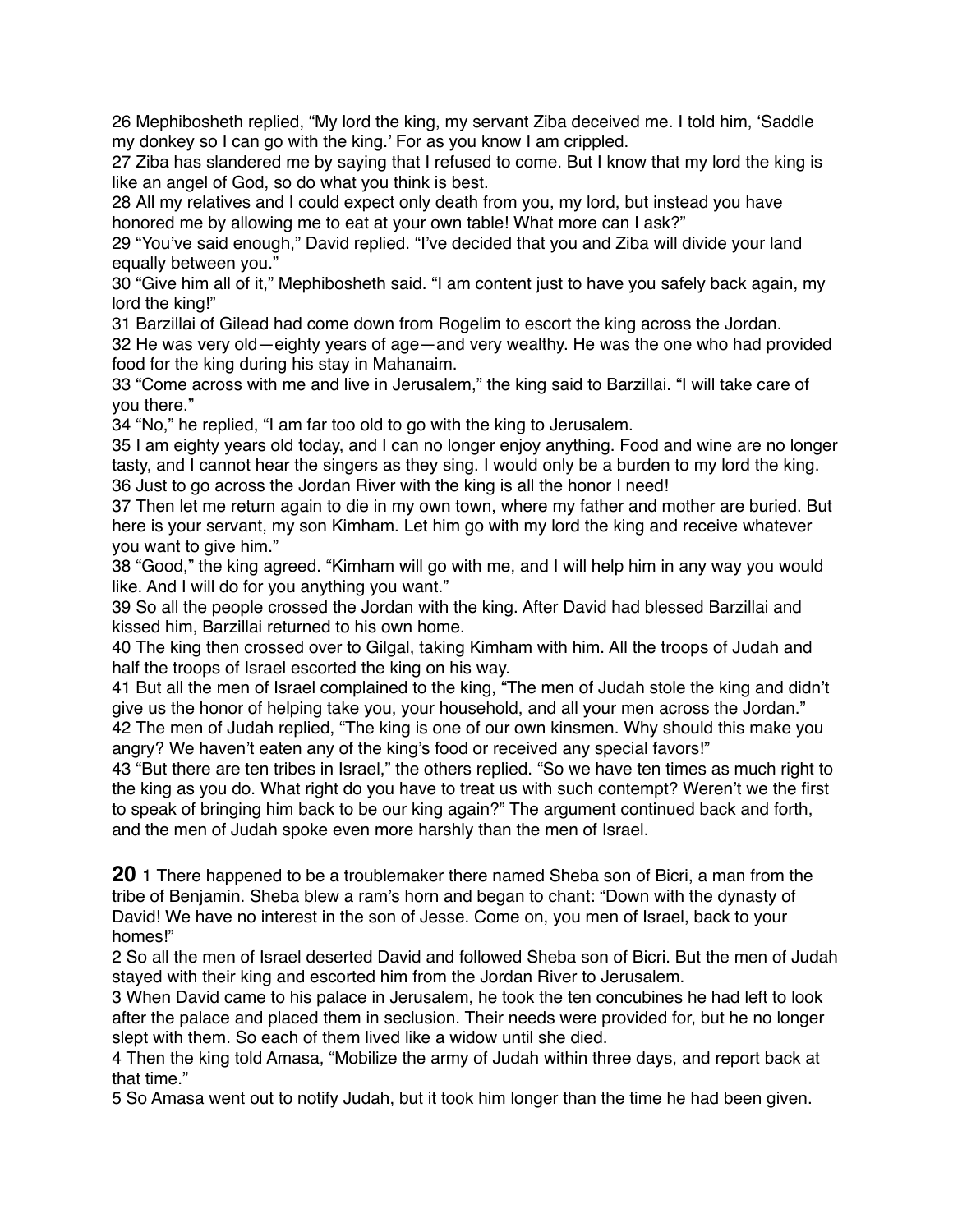6 Then David said to Abishai, "Sheba son of Bicri is going to hurt us more than Absalom did. Quick, take my troops and chase after him before he gets into a fortified town where we can't reach him."

7 So Abishai and Joab, together with the king's bodyguard and all the mighty warriors, set out from Jerusalem to go after Sheba.

8 As they arrived at the great stone in Gibeon, Amasa met them. Joab was wearing his military tunic with a dagger strapped to his belt. As he stepped forward to greet Amasa, he slipped the dagger from its sheath.

9 "How are you, my cousin?" Joab said and took him by the beard with his right hand as though to kiss him.

10 Amasa didn't notice the dagger in his left hand, and Joab stabbed him in the stomach with it so that his insides gushed out onto the ground. Joab did not need to strike again, and Amasa soon died. Joab and his brother Abishai left him lying there and continued after Sheba.

11 One of Joab's young men shouted to Amasa's troops, "If you are for Joab and David, come and follow Joab."

12 But Amasa lay in his blood in the middle of the road, and Joab's man saw that everyone was stopping to stare at him. So he pulled him off the road into a field and threw a cloak over him. 13 With Amasa's body out of the way, everyone went on with Joab to capture Sheba son of **Bicri** 

### **Psalm 120:1-7**

**120** 1 I took my troubles to the LORD ; I cried out to him, and he answered my prayer. 2 Rescue me, O LORD, from liars and from all deceitful people.

3 O deceptive tongue, what will God do to you? How will he increase your punishment?

4 You will be pierced with sharp arrows and burned with glowing coals.

5 How I suffer in far-off Meshech. It pains me to live in distant Kedar.

6 I am tired of living among people who hate peace.

7 I search for peace; but when I speak of peace, they want war!

#### **Proverbs 16:16-17**

**16** 16 How much better to get wisdom than gold, and good judgment than silver!

17 The path of the virtuous leads away from evil; whoever follows that path is safe.

#### **John 21:1-25**

**21** 1 Later, Jesus appeared again to the disciples beside the Sea of Galilee. This is how it happened.

2 Several of the disciples were there—Simon Peter, Thomas (nicknamed the Twin), Nathanael from Cana in Galilee, the sons of Zebedee, and two other disciples.

3 Simon Peter said, "I'm going fishing." "We'll come, too," they all said. So they went out in the boat, but they caught nothing all night.

4 At dawn Jesus was standing on the beach, but the disciples couldn't see who he was.

5 He called out, "Fellows, have you caught any fish?" "No," they replied.

6 Then he said, "Throw out your net on the right-hand side of the boat, and you'll get some!" So they did, and they couldn't haul in the net because there were so many fish in it.